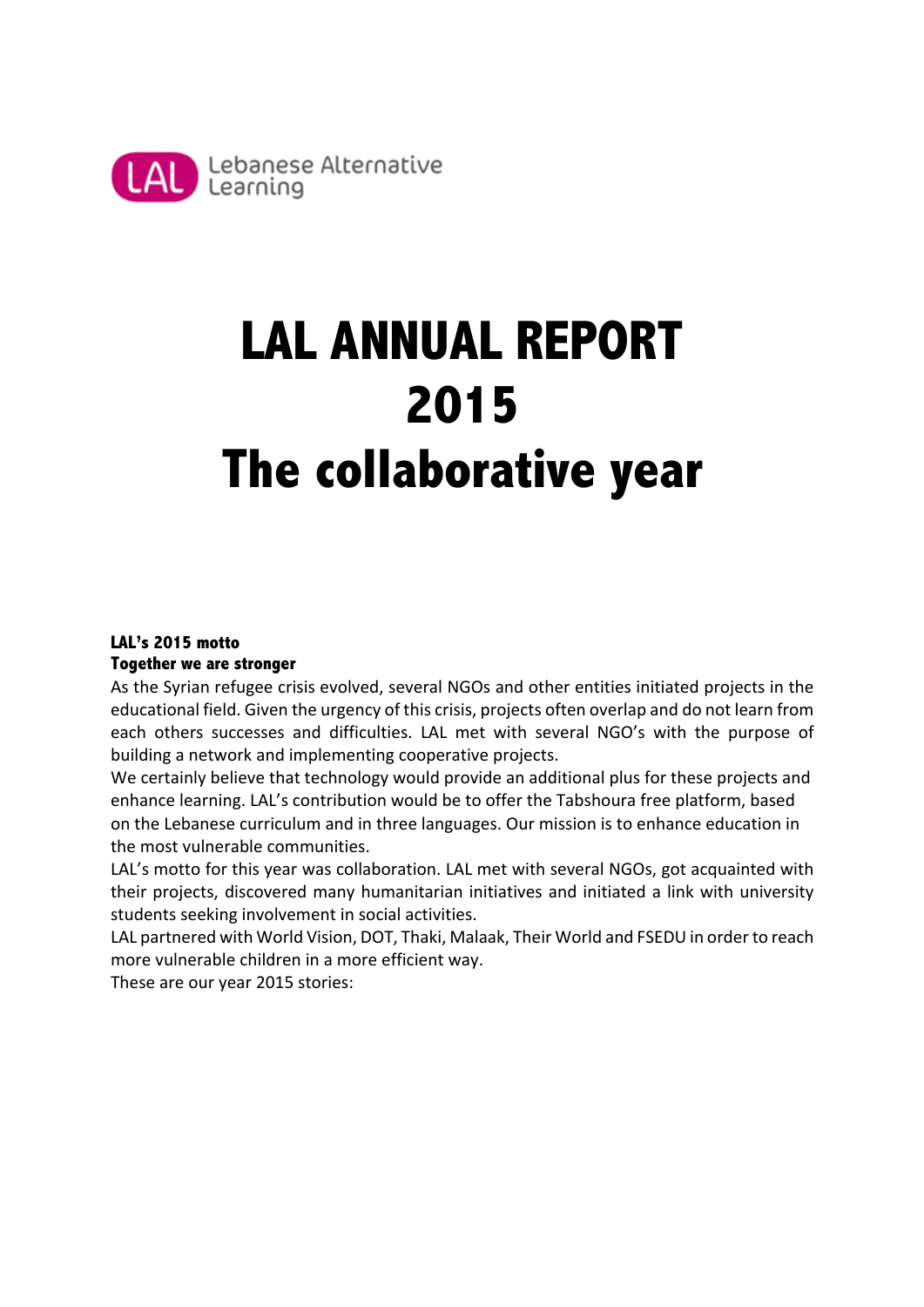# **I.** Tabshoura/Kindergarten: a project sponsored by WORLD **VISION**



As part of the No Lost Generation II project, World Vision sponsored the development of Tabshoura/Kindergarten platform and used it in 3 world vision centers in the Bekaa with the help of DOT Teach up! program.

Tabshoura/Kindergarten is an interactive platform based on the learning objectives of the Lebanese revised early childhood official curriculum.

A team of Kindergarten teachers, educational technologist and creative developers produced interactive content, short educational movies, audio recording texts and illustrated stories. 

Noha Abi Habib, who is the CERD project coordinator for the KGs, supervised and validated the work.

DOT team trained the teachers on the usage of technology and coached them to use Tabshoura/Kindergarten platform as part of their teaching.

A team of Kindergarten teachers, educational technologist and creative produced interactive content, short educational movies, audio recording and illustrated stories.

The platform's colorful designs, easy instructions and child-friendly videos with nursery rhymes and stories are presented in three different languages - Arabic, English and French  $$ and offered in three grade levels, all available for free starting April 2016.

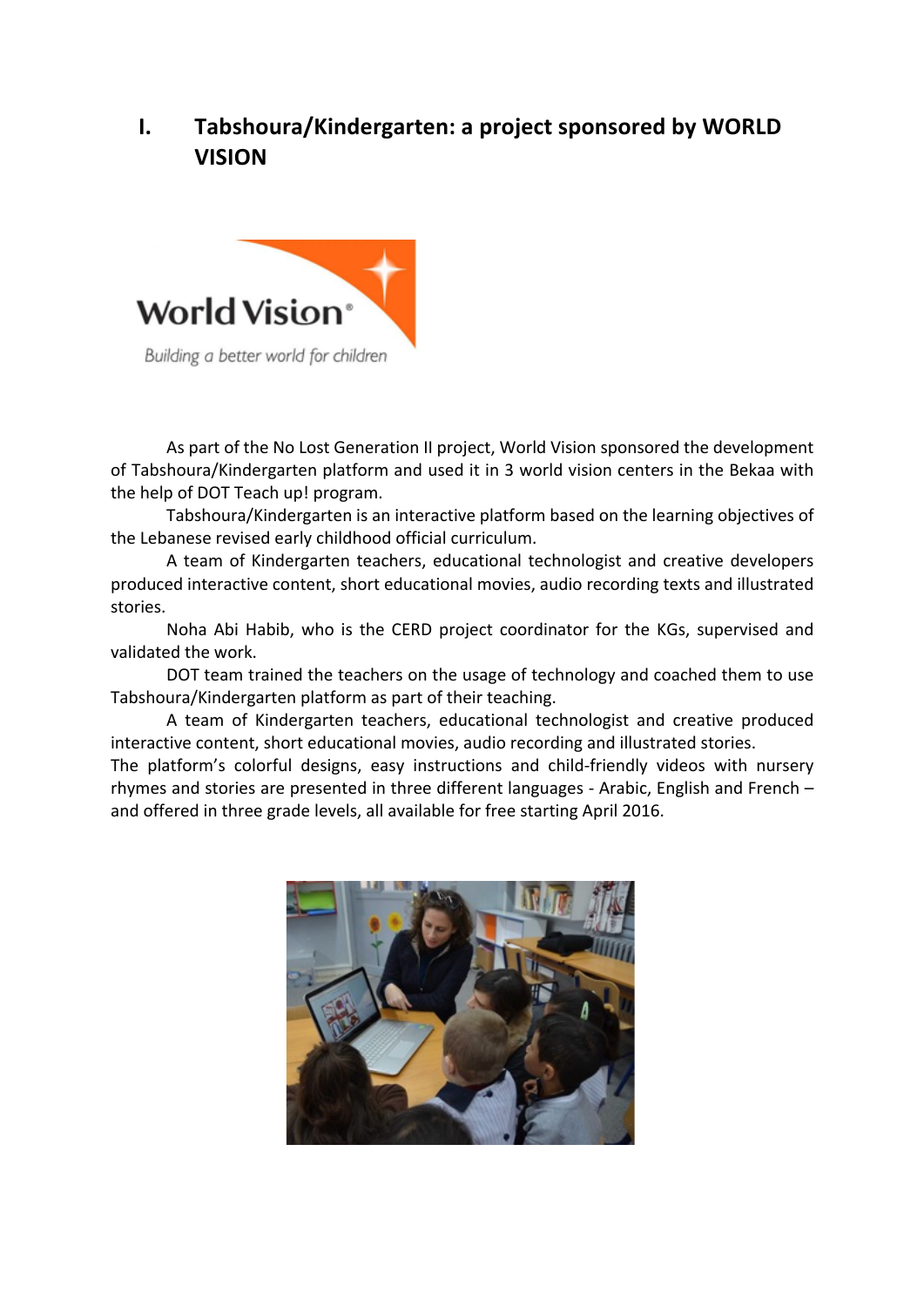# **II. E-learning assessment in partnership with the Education Faculty of Saint Joseph University of Beirut**



Assessing e-learning is complex. What to evaluate? How do we measure skills acquisitions? What are the particularities of an online teaching? Does it improve the quality of critical thinking? Does it improve collaborative learning? 

In partnership with the Education Faculty of Education Sciences in Beirut, LAL launched CEED research project, financed by the Research Center of Saint Joseph University.

Assessment 1 took place in World Vision centers. 107 kids used Tabshoura/kindergarten and 73 did not. We used a qualitative statistics methodology to compare the two populations.

Assessment 2 will take place in Mtein public school and will be based on focus groups of children and teachers.

Results will be published on our website in April 2016.

# **III. TRAINING IN MALAAK HALBA CENTER**



A private initiative that lead to the building of a prefabricated school facility in Halba- Akkar (North of Lebanon) and insuring school teaching for 400 out of school Syrian refugee children. 

LAL provided a training on the usage of Tabshoura platform which is being used by the teachers in different class levels.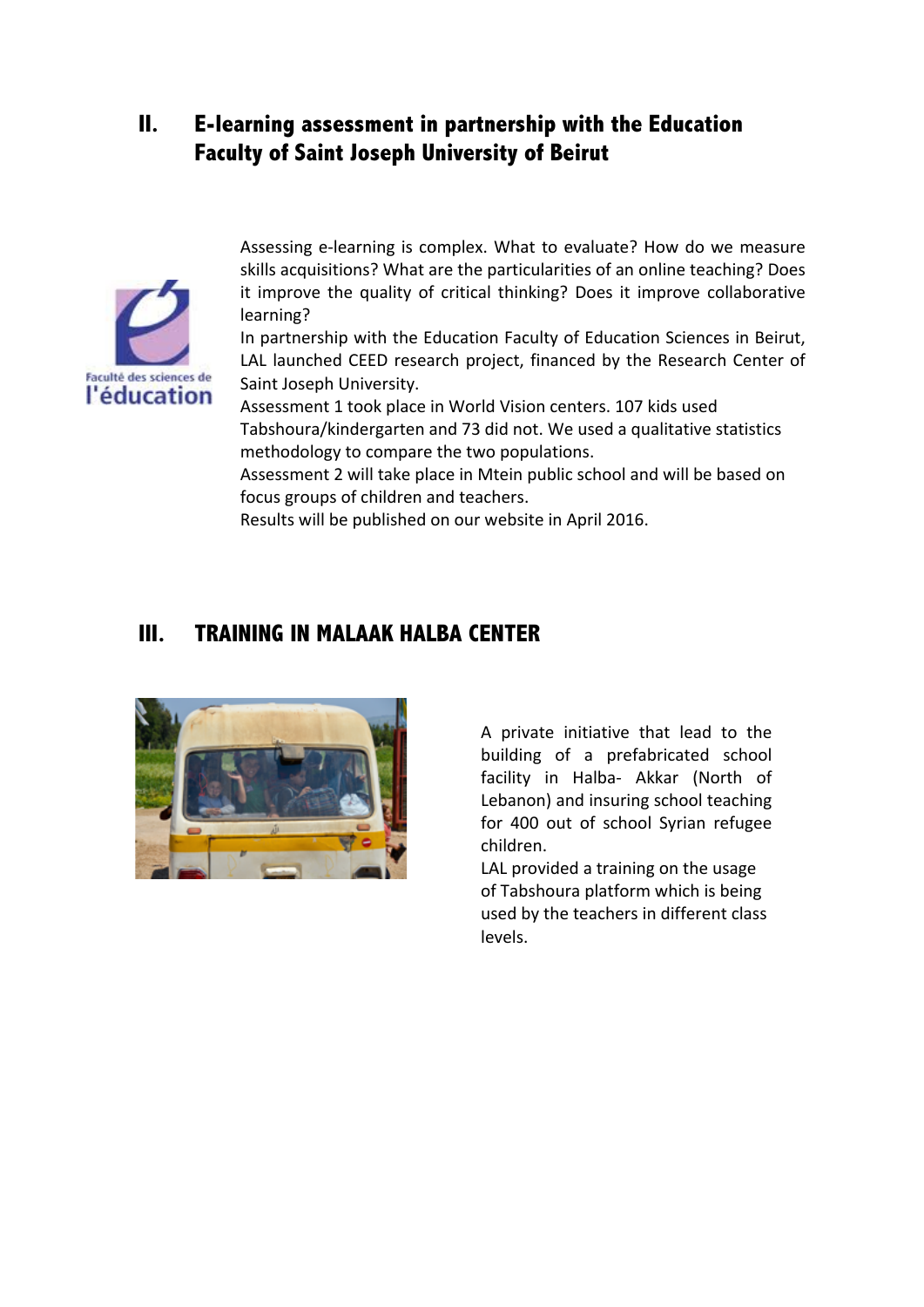# **IV. PARTNERSHIPS**

### **WITH DIGITAL OPPORTUNITY TRUST**



In September 2014, DOT launched its education program Teach Up! (TU!), to support the implementation of DOT's Digital Education Program TU in schools and educational centers. LAL partnered with DOT in 2 main projects. LAL develops Tabshoura and DOT trains teachers to the usage of ICT and coaches the implementation of Tabshoura in class practices.

#### **WITH THAKI**



LAL partnered with THAKI for optimal access to Tabshoura among Refugee communities. Thaki.org is a social initiative dedicated to supporting refugee education by providing laptops, computers and tablets enriched with educational content, particularly LAL's elearning pilot project, Tabshoura.

 **WITH THEIR WORLD** 



Tabshoura platform will be used by Their World as a part of A World at School project. Tabshoura will be implemented in public schools and DOT will insure the coaching to it usage.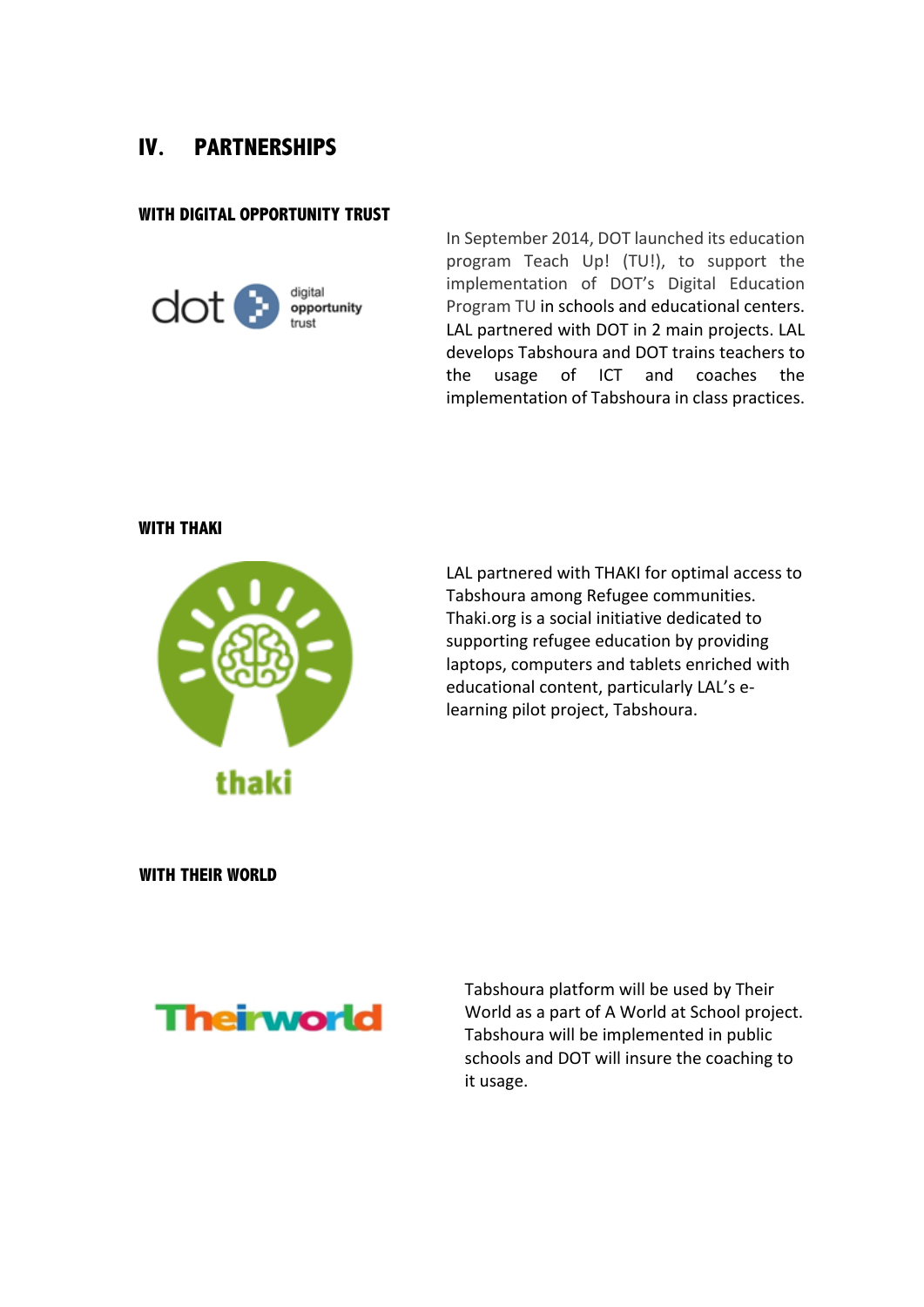# **What about the creative interventions?**

## **I. Du bac à la scène II**



Following the success of its first edition last year, baccalaureate students from schools across Beirut are came together again to offer their theatrical performance of 'Du Bac a la Scene  $-2<sup>nd</sup>$  edition'. All proceeds of this event went to support the Lebanese Alternative Learning (LAL) project, Tabshoura.

The young actors come from L'Athénée de Beyrouth, Grand Lycée Franco-Libanais, Lycée Verdun, Lycée Abdel Kader, Carmel Saint Joseph and Collège Protestant Français.

The performance took place for two nights, June 23<sup>rd</sup> & 24<sup>th</sup>, at Gemmayze Theatre, at 9:00 PM. 

Also participating to support Tabshoura and Lebanese Alternative Learning are journalist Médéa Azouri and musician Rami Tibi.

http://www.lorientlejour.com/article/929905/-du-bac-a-la-scene-an-ii-se-faire-plaisir-pourfaire-du-bien.html